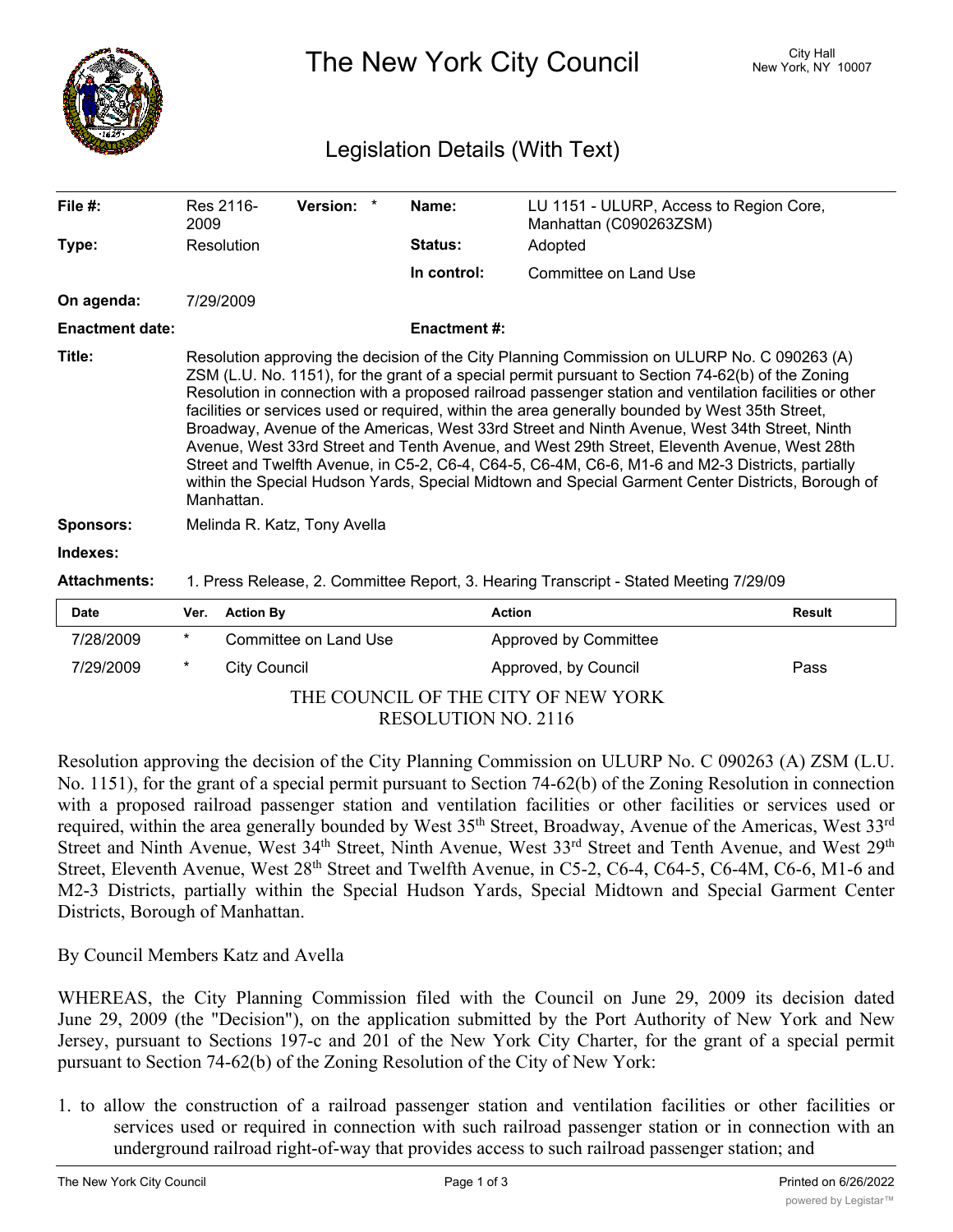2. to modify the height and setback requirements of Section 43-43 for two proposed ventilation facilities on property located on Block 674, Lot 1 and Block 784, Lot 54, in M1-6 and M2-3 Districts;

in connection with a proposed railroad passenger station and ventilation facilities or other facilities or services used or required, within the area generally bounded by West 35<sup>th</sup> Street, Broadway, Avenue of the Americas, West 33<sup>rd</sup> Street and Ninth Avenue, West 34<sup>th</sup> Street, Ninth Avenue, West 33<sup>rd</sup> Street and Tenth Avenue, and West 29<sup>th</sup> Street, Eleventh Avenue, West 28<sup>th</sup> Street and Twelfth Avenue, in C5-2, C6-4, C64-5, C6-4M, C6-6, M1-6 and M2-3 Districts, partially within the Special Hudson Yards, Special Midtown and Special Garment Center Districts (ULURP No. C 090263 (A) ZSM), Community Districts 4 and 5, Borough of Manhattan (the "Application");

WHEREAS, the Application is related to Application Number N 090262 ZRM (L.U. No. 1150), an amendment to the text of the Zoning Resolution Zoning Section 74-62 (Railroad Passenger Stations);

WHEREAS, the Decision is subject to review and action by the Council pursuant to Section 197-d(b)(1) of the City Charter;

WHEREAS, the City Planning Commission has made the findings required pursuant to Section74-62(b) of the Zoning Resolution of the City of New York;

WHEREAS, upon due notice, the Council held a public hearing on the Decision and Application on July 27, 2009;

WHEREAS, the Council has considered the land use implications and other policy issues relating to the Decision and Application;

WHEREAS, the Council has considered the relevant environmental issues and the Final Environmental Impact Statement (FEIS) which was published on November 7, 2009 and for which a Record of Decision was issued on January 14, 2009;

WHEREAS, on January 20, 2009, the FEIS was accepted by the City Planning Commission, pursuant to 6 NYCRR 617.15(a), as sufficient to make SEQRA findings;

WHEREAS, subsequent to the publication of the FEIS, four technical memoranda (CEQR No. 09DCP45M), dated January 15, 2009, June 4, 2009, June 2009 and June 2009, were prepared;

WHEREAS, the Technical Memoranda assessed whether the proposed changes in the project and potential changes to its background context would have the potential to cause any significant adverse environmental impacts not previously identified in the FEIS and were accepted by the City Planning Commission pursuant to 6 NYCRR 617.15(a) for purposes of making SEQRA findings in conjunction with the project's FEIS;

WHEREAS, the Technical Memoranda conclude that the proposed changes in the project and potential changes to its background context would not result in any new significant adverse impacts not identified in the FEIS;

## RESOLVED:

Having considered the FEIS and the Technical Memoranda, with respect to the Application, the Council finds